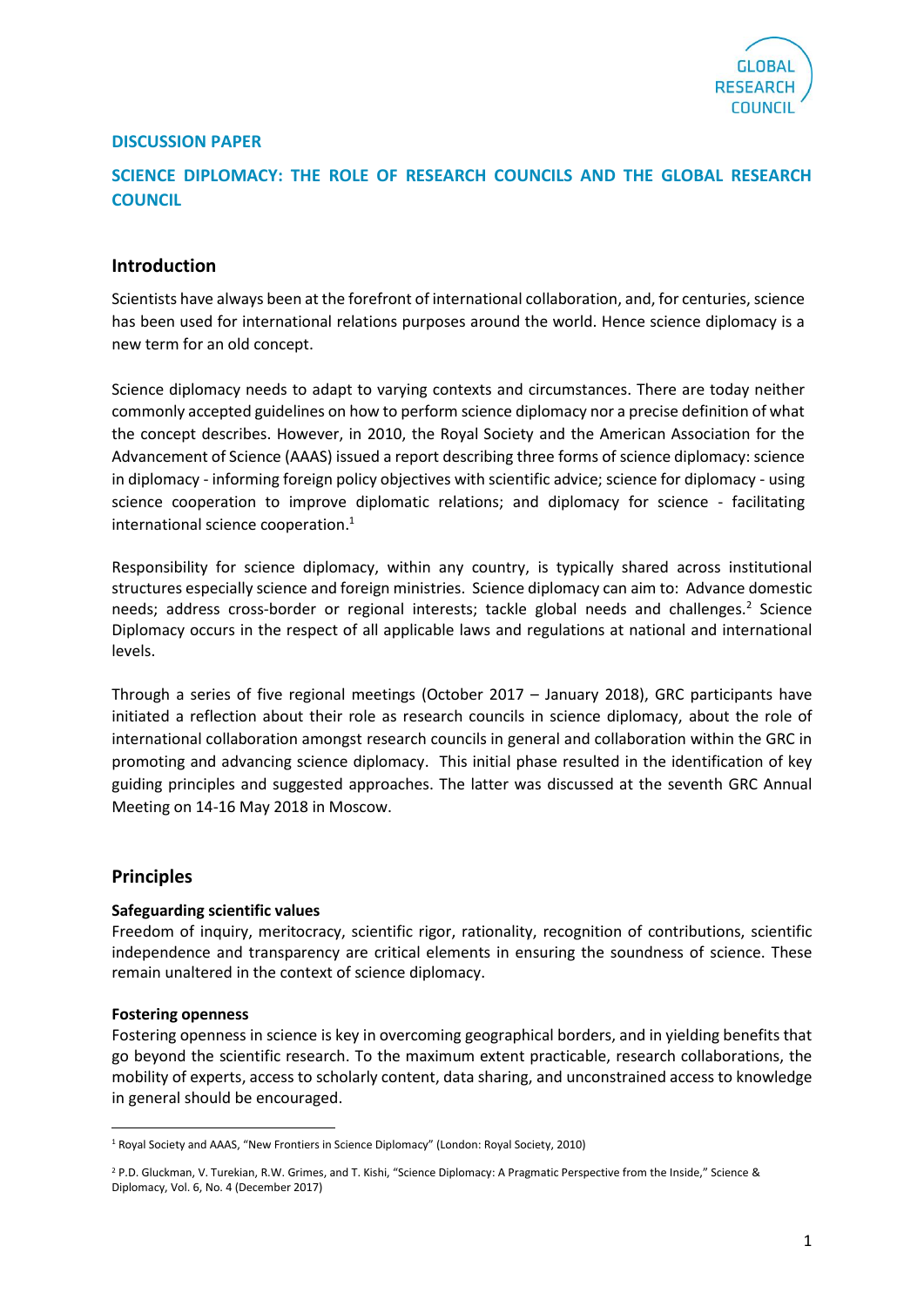

### **Building trust and relationship**

Scientific collaboration can play an important role in building bridges between countries. The science must be sound and open; and in addition the adequate relationships, within and beyond academia, must also be maintained and nurtured over the long-term. In this context, societal and political trust in science as well as trust and adequate communication between scientists and political decision makers and the wider public, is central to science diplomacy.

## **Suggested Approaches**

The remit, mission and portfolio of tools vary strongly among research councils and national research systems. The following are examples of approaches that research councils may find useful to engage in science diplomacy and contribute to fostering the principles above as well as the support of their communities when doing so. Some of these approaches are best pursued independently while others lend themselves to collaborative joint exploration. Discussions at the 2018 GRC Annual Meeting identified approaches that research councils would like to collaborate on and identify possible ways for the GRC to support this, for instance by revisiting this topic in the future.

## **Support approaches**

- **Developing a shared understanding of science diplomacy** A shared understanding of science diplomacy is needed. The GRC provides a global platform for its participants to share experience and good practice, compare definitions of science diplomacy they use, and explore how science diplomacy connects to their work as research councils.

- **Expanding capacity to leverage the potential of science diplomacy**

The GRC encourages participants to enhance their own understanding of science diplomacy through activities, such as lectures, workshops, courses, prizes and collaborations with other actors engaged in science diplomacy. GRC participants can support researcher's training and "*encourage the acquisition of diverse skill sets and outreach activities*" also in the context of science diplomacy.<sup>3</sup> GRC participants could also reward and incentivize science diplomacy related activities.

# **Operational approaches**

 $\overline{a}$ 

- **Supporting science on science diplomacy**

GRC participants can, within their mandates, support research and innovative thinking in this area. This could include support for research into areas such as: creating the right conditions for scientific evidence to inform bilateral and multilateral negotiations; and impact assessments to bolster the potential of science diplomacy at global, regional and national levels.

<sup>&</sup>lt;sup>3</sup> GRC Statement of Principles and Actions for Shaping the Future: Supporting the Next Generation of Researchers (2014)